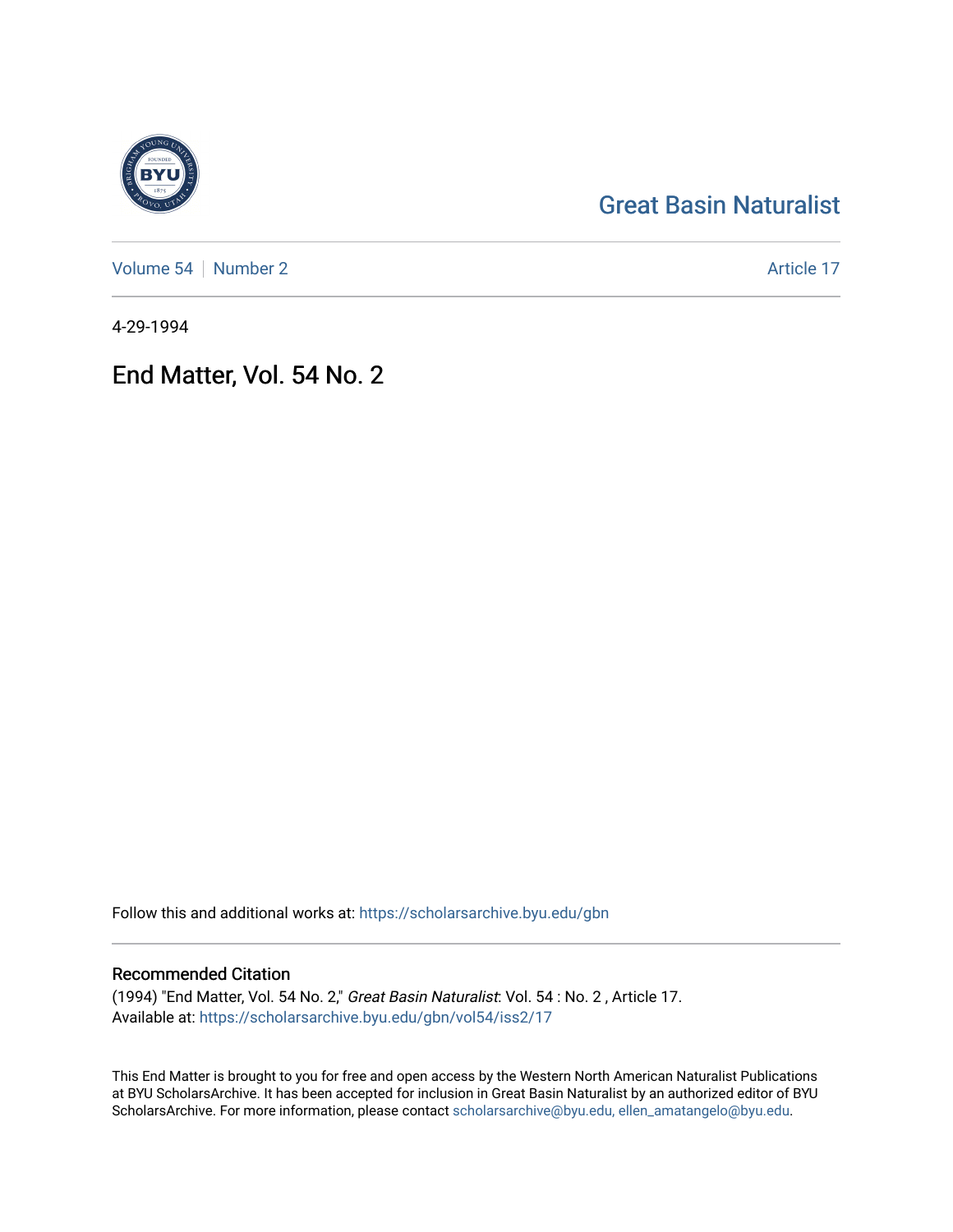#### INFORMATION FOR AUTHORS

The Great Basin Naturalist welcomes previously unpublished manuscripts pertaining to the biological natural history of western North America. Pref erence will be given to concise manuscripts of up to 12,000 words.

SUBMIT MANUSCRIPTS to Richard W. Baumann, Editor, Great Basin Naturalist, 290 MLBM, PO Box 20200, Brigham Young University, Provo, UT 84602-0200. A cover letter accompanying the manuscript must include phone number(s) of the author submitting the manuscript, and FAX number and E-mail address when applicable; the letter must also provide information describing the extent to which data, text, or illustrations have been used in other papers or books that are published, in press, submitted, or soon to be submitted elsewhere. Authors should adhere to the following guidelines; manuscripts not so prepared may be returned for revision.

MANUSCRIPT PREPARATION. Consult Vol. 51, No. 2 of this journal for specific instructions on style and format. These instructions, GUIDELINES FOR Manuscripts Submitted to the Great Basin NATURALIST, supply greater detail than those presented here in condensed form. The guidelines are printed at the back of the issue; additional copies are available from the editor upon request. Also, check the most recent issue of the Great Basin Naturalist for changes and refer to the CBE Style Manual, 5th edition (Council of Biology Editors, One Illinois Center, Suite 200, 111 East Wacker Drive, Chicago, IL 60601-4298 USA, piione: (312) 616- 0800, FAX: (312) 616-0226; \$24).

TYPE AND DOUBLE SPACE all materials, including literature cited, table headings, and figure legends. Avoid hyphenated words at the right-hand margins. Underline words to be printed in italics. Use stan dard bond  $(22\times28$  cm), leaving 2.5-cm margins on all sides.

SUBMIT 3 COPIES of the manuscript and the origi nal on a 5.25- or 3.5-inch disk utilizing WordPerfect 4.2 or above. Number all pages and assemble each copy separately: title page, abstract and key words, text, acknowledgments, literature cited, appendices, tables, figure legends, figures.

TITLE PAGE includes an informative title no longer than 15 words, names and addresses of authors, a running head of fewer than 40 letters and spaces, footnotes to indicate change of address and author to whom correspondence should be addressed if other than the first author

ABSTRACT states the purpose, methods, results, and conclusions of the research. It is followed by 6-12 key words, listed in order of decreasing importance, to be used for indexing.

TEXT has centered main headings printed in all capital letters; second-level headings are centered in upper- and lowercase letters; third-level headings begin paragraphs.

VOUCHER SPECIMENS. Authors are encouraged to designate, properly prepare, label, and deposit high-quality voucher specimens and cultures docu menting their research in an established permanent collection, and to cite the repository in publication.

REFERENCES IN THE TEXT are cited by author and date: e.g., Martin (1989) or (Martin 1989). Multiple citations should be separated by commas and listed in chronological order. Use "et al." after name of first author for citations having more than two authors.

ACKNOWLEDGMENTS, under a centered main heading, include special publication numbers when appropriate.

LITERATURE CITED, also under a centered main heading, lists references alphabetically in the fol lowing formats:

- Mack, G. D., and L. D. Flake. 1980. Habitat rela tionships of waterfowl broods on South Dakota stock ponds. Journal of Wildlife Management 44: 695-700.
- Sousa, W. P 1985. Disturbance and patch dynamics on rocky intertidal shores. Pages 101-124 in S. T. A. Pickett and P. S. White, eds., The ecology of natural disturbance and patch dynamics. Academic Press, New York.
- Coulson, R. N., and J. A. Witter. 1984. Forest ento mology: ecology and management. John Wiley and Sons, Inc., New York. 669 pp.

TABLES are double spaced on separate sheets and designed to fit the width of either a single column or a page. Use lowercase letters to indicate foot notes.

PHOTOCOPIES OF FIGURES are submitted initially with the manuscript; editors may suggest changes. Lettering on figures should be large enough to withstand reduction to one- or two-column width. Originals must be no larger than  $22\times28$  cm.

NOTES. If the manuscript would be more appropriate as a short communication or note, follow the above instructions but do not include an abstract.

A CHARGE of \$50 per page is made for articles published; the rate for individual subscribers will be \$35 per page. However, manuscripts with complex tables and/or numerous half-tones will be assessed an additional charge. Reprints may be pur chased at the time of publication (an order form is sent with the proofs).

#### FINAL CHECK:

- Cover letter explaining any duplication of information and providing phone number(s), FAX number, and E-mail address
- 3 copies of the manuscript and WordPerfect diskette
- Conformity with instructions
- Photocopies of illustrations